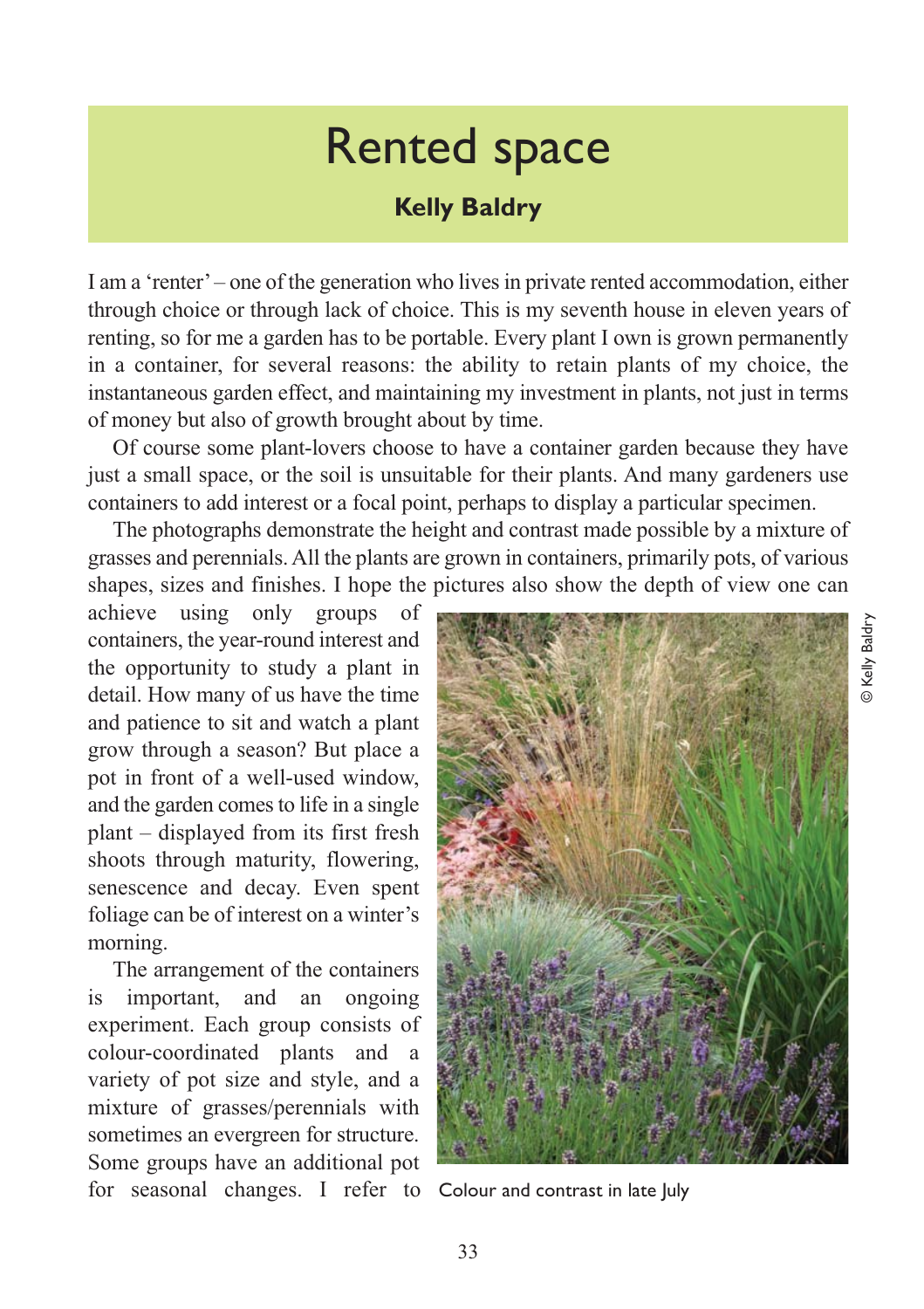'containers', as I have a large wooden half-barrel, a stone trough and two hanging baskets – but generally I prefer terracotta pots as even different styles, shapes and finishes are cohesive en masse. The pots are generally neutral in colour with an occasional glazed coloured finish used for contrast.

I must emphasise that the mixture of plants is rarely within the same container – rather I put a single specimen in a single container, and the mix comes from the arrangement of a group of pots. This makes it easier to repot and divide specimen plants without excessive root disturbance. Generally, only the specific seasonal-interest containers contain a mix, for instance, *Viola* with young *Stipa tenuissima*.

Wherever there is a mix within a container, there is also a colour scheme – usually of three colours. So a green grass goes with two solid-coloured violas (white and purple), and a variegated grass (such as *Carex oshimensis* 'Evergold') is planted with a type of viola which has two colours in the petal – yellow and purple – so it ties in with the yellow/green grass and each complements the other, without the container looking overdone.

In summer spare pots are filled with annuals (pelargoniums, lobelias and calibrachoas), and in winter I use violas alone, or mixed with grasses and heucheras. The leaf shape of the heucheras complements that of the violas, but winter pansies can be used if you are prepared to accept a slightly longer mid-winter period without much flower. I have found violas flower continually in all but the harshest of conditions, and although frost damages

**D** Kelly Baldry © Kelly Baldry



both heucheras and violas, they are quite resilient and soon recover.

There are no set rules, and the limitations are the boundaries of one's experience and plant palette. One of my goals has been to discover which plants are truly container worthy, ones that in addition to filling an otherwise empty space create an interesting garden with height and movement. For a photographer it's an opportunity to create a view through a lens – digital photography has brought a fresh dimension to recording and remembering plants.

I have established a working collection which excels in containers – and if the plant is capable of fulfilling a demanding role in a container, it will certainly thrive in suitable ground conditions. Arguably the container is a more hostile environment – a Grasses with *Heuchera* and *Astilbe* confined root space, possible lack of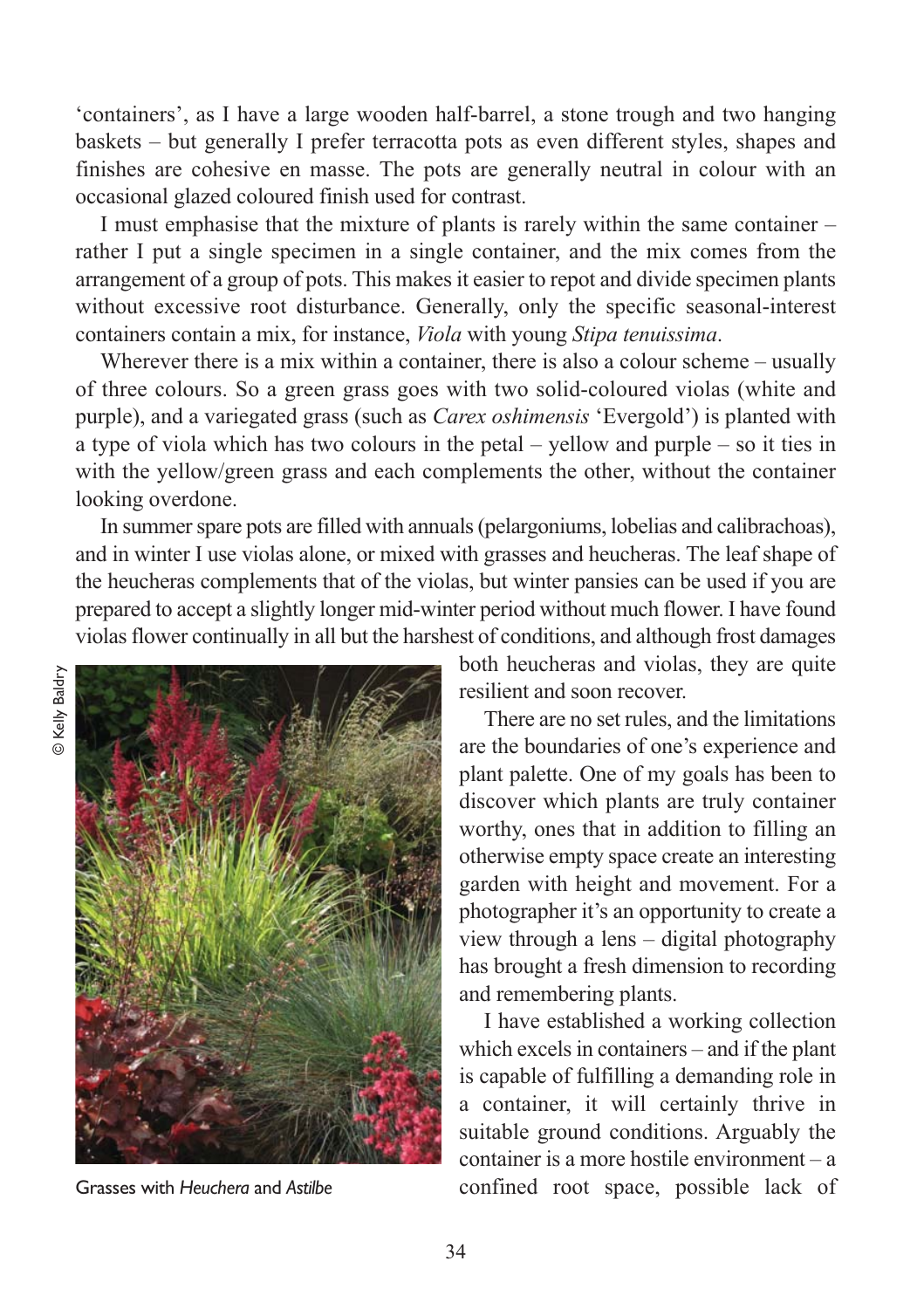nutrients, and total dependence upon the gardener for food and, in particular, water. Roots bake in the summer and freeze in winter. The biggest cause of failure is waterlogging in cold conditions during winter. The reverse can also be true, as the artificial growing environment can be manipulated to suit individual plants. Careful preparation of the growing media, appropriate feeding and watering, and suitable positioning of pots, can overcome challenging weather conditions.

As far as growing medium goes, I use a 50/50 mix of John Innes No. 1 or 2, and peat or mainly peat. I have tried using reduced-peat alternatives, but they seem to consist of varying amounts of bark and wood waste. This type of material quickly decomposes, leaving a wet, sticky mass in the bottom of the container which restricts root run, retains excessive moisture, and cannot be reused simply by adding fertiliser. A small amount of grit is added for plants such as *Stipa* which require poorer soils and/or sharper drainage. I put 20–30mm of stone/grit at the bottom of all containers. I never use pot feet or plant saucers – they look untidy, add expense, and complicate the process. I use 6-month controlled-release fertilizer (Osmocote), mixed in on planting, and when repotting or dividing in spring.

I like to water with a watering can whenever possible – it gives me a chance to inspect each plant individually. I have become used to tipping each pot to feel its weight and gauge how much water it needs. Watering with a hose is fine, and it's all right for a quick top-up at the end of a busy day, but I never seem to pay quite so much attention

with one. I never use a surface mulch of any description – it falls off when the pot is moved, and it's harder to judge how dry the growing medium is.

An additional way of controlling moisture is to add annuals. In summer the annuals draw moisture and nutrient away from drought-tolerant species, preventing lax, over-extended growth. In winter, the violas prevent *Heuchera* and *Stipa* from becoming waterlogged.

Finally, an adaptation of the 'right plant, right place' mantra. The containers are positioned according to the sun/shade requirements of the plant. This is important for growth rate, leaf colour and flowering, and it also prevents stress caused by moisture loss in species such as *Deschampsia*. In my current garden there is no tree cover, so the shade is provided by adjacent buildings.



Grass seedheads contrast with *Heuchera* 'Blackberry Jam'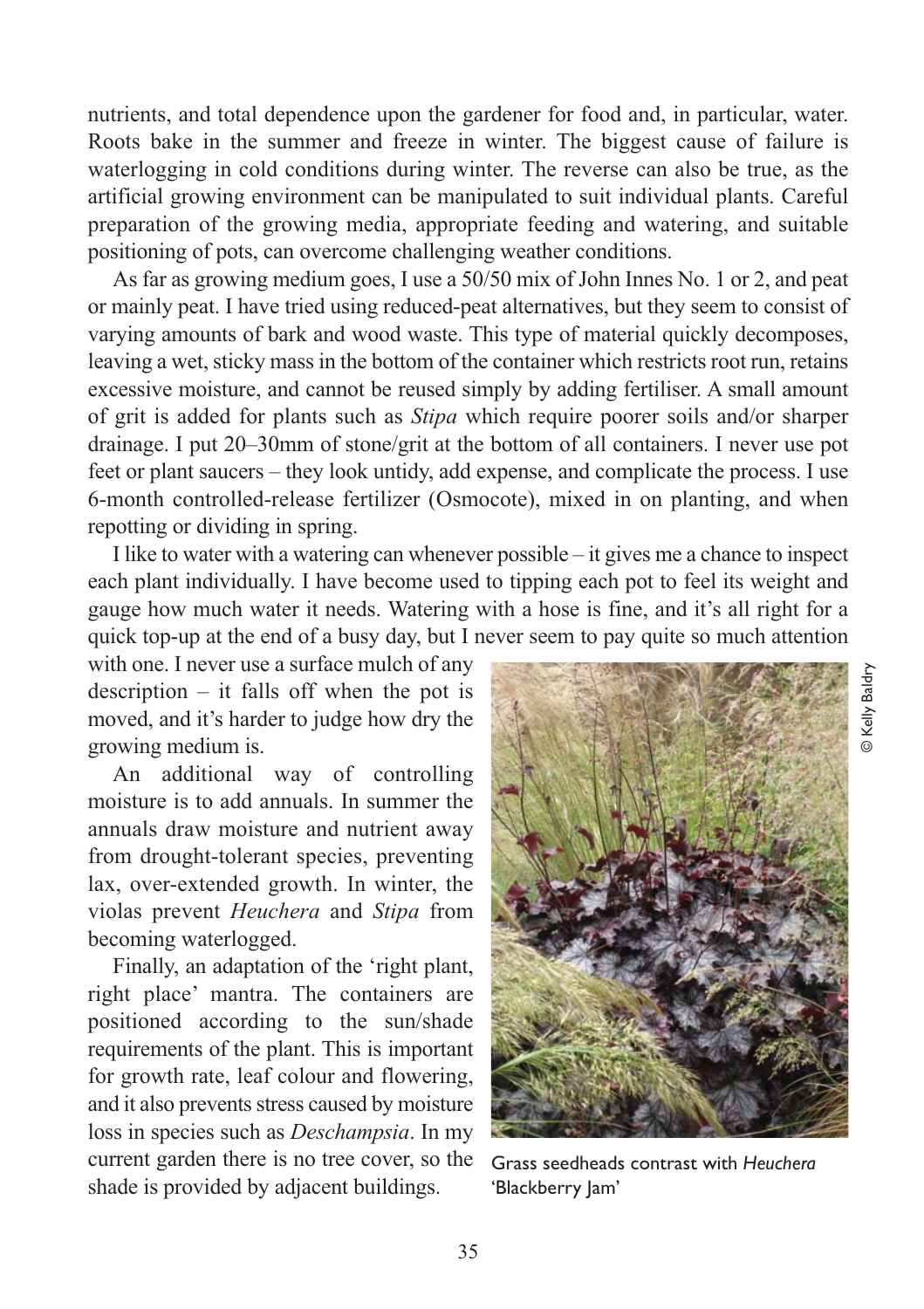My garden is primarily based around grasses – few other plants offer so much interest over a long season. And grasses also give height and movement, without which my garden would be just a random collection of pots in a space. A vista through grass, or with grass behind a plant, brings the scene to life. I am an unashamed grass enthusiast, tempered by reality and by my partner's reminders that we're not creating a prairie in the back garden.

I realise some readers may switch off at this point (not another grass article!). Perhaps the reluctance to use ornamental grasses is down to the unsuitable types which local garden centres offer, and which are poorly maintained and displayed; it is worth using specialist nurseries. How many people have happily purchased *Pennisetum setaceum* 'Rubrum' only to watch it die in the first winter (it requires about 4°C to survive), or become frustrated at the multiple self-seedlings produced by *Anemanthele lessoniana* (pheasant grass) – assuming that it, too, survives a harsh winter.

I use *Panicum virgatum* 'Warrior' and *P. v*. 'Squaw ' both for autumn colour and a green accent earlier in the season. *Stipa calamagrostis* is superb for long lasting seedheads, while *Calamagrostis* x *acutiflora* 'Overdam' and 'Karl Foerster' provide height and accent. I would not be without *Stipa tenuissima* – the white seedheads give bright highlights and hold frost in winter. *Carex flagellifera* droops away happily in a bright blue pot, and *Helictotrichon sempervirens*is an unmistakable, strong blue contrast. *Festuca glauca* is a colourful mound in the foreground, and *Carex muskingumensis* has



a striking form in a shady corner. *Deschampsia cespitosa* 'Goldtau' seedheads are beautiful when back-lit by sunlight; few other plants can replicate its light, airy presence. *Calamagrostis emodensis* holds its seedheads high, and *C. brachytricha* seedheads are suitably late. *Carex oshimensis* 'Evergold' brightens the winter with violas growing through its foliage, displayed in hanging baskets. And I have just added *Hakonechloa macra* for foliage interest in part shade. Each grass fulfils a purpose – and that is its point.

While the common thread tying the garden together is the grasses, they are accentuated and complemented by the contrasting foliage and flowers of perennials, and the structure of the Seasonal interest – *Heuchera* and *Lobelia* evergreens. Each container has to work